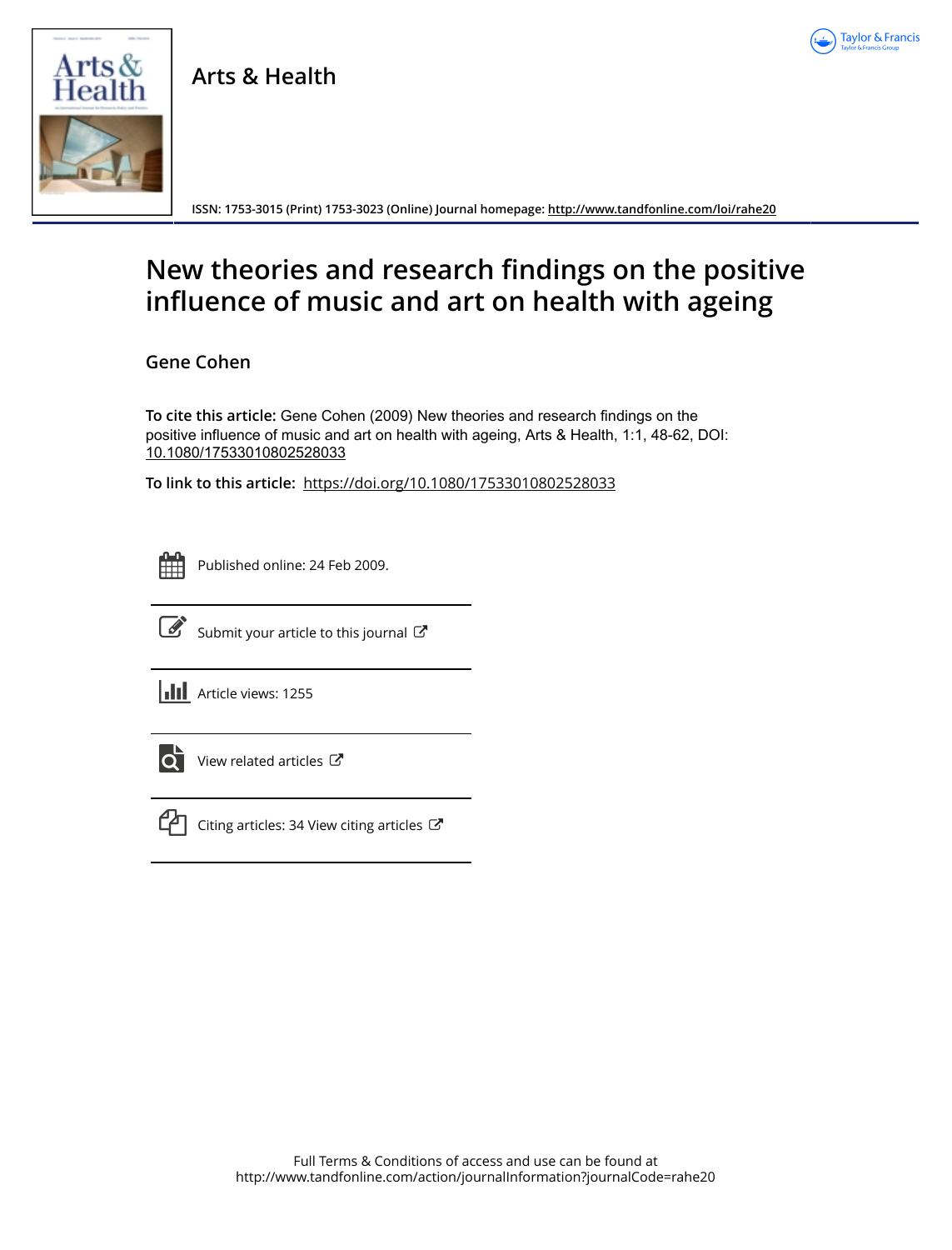Arts & Health Vol. 1, No. 1, March 2009, 48–63



# New theories and research findings on the positive influence of music and art on health with ageing

Gene Cohen\*

Center on Aging, Health & Humanities, The George Washington University, Washington, USA

( Received 23 May 2008; final version received 30 September 2008 )

This review is about the latest theories of the underlying mechanisms that explain why music and art promote health and have positive influences on the course of illness with ageing. It is also about the latest findings demonstrating the positive effects that music and the arts in general have on health with ageing; cost savings to society associated with these positive findings will also be discussed. Why *would* engaging in music and the arts in general have positive effects on health? In the modern world, without a clear understanding of the underlying factors to explain effects or outcomes, science and society become doubtful and dismissive of even positive reported findings. These issues will be reviewed with research examples illustrating how they can be effectively addressed and positively influence societal and scientific perceptions of the value of music, art, and creative engagement in promoting health with ageing.

Keywords: Review; theory; creative engagement; health; ageing

# Introduction

This review is about the latest theories of the underlying mechanisms that explain why active involvement with music and art promote health and positive influences on the course of illness with ageing. It is also about the latest findings demonstrating the positive effects that music and the arts in general have on health with ageing; costs savings to society associated with these positive findings will also be discussed. Why *would* engaging in music and the arts in general have positive effects on heath? When this does occur, why can't it simply be explained as a Hawthorne effect<sup>1</sup> or the like?

We live in an evidence-driven, outcomes focused society (Cutter & Aban, 2008). "Show me the evidence or outcomes demonstrating success if you want me to show you the money for programme support of what you are doing." But sometimes the evidence is not enough for results to be taken seriously. If there is not an understanding of the underlying mechanism to explain why the results happened, then no matter how robust the findings of the research, they could be dismissed. In the modern world, without a clear understanding of the underlying factors to explain effects or outcomes, science and society become doubtful and dismissive of even positive reported findings.

#### Positive outcomes in the absence of theory to explain the results

Without established and proven theory to explain positive effects of music and art on health with ageing, even observed changes would be questioned, trivialized, or viewed as

<sup>\*</sup>Email: GENCOWDC@aol.com

ISSN 1753-3015 print/ISSN 1753-3023 online  $© 2009 Taylor & Francis$ DOI: 10.1080/17533010802528033 http://www.informaworld.com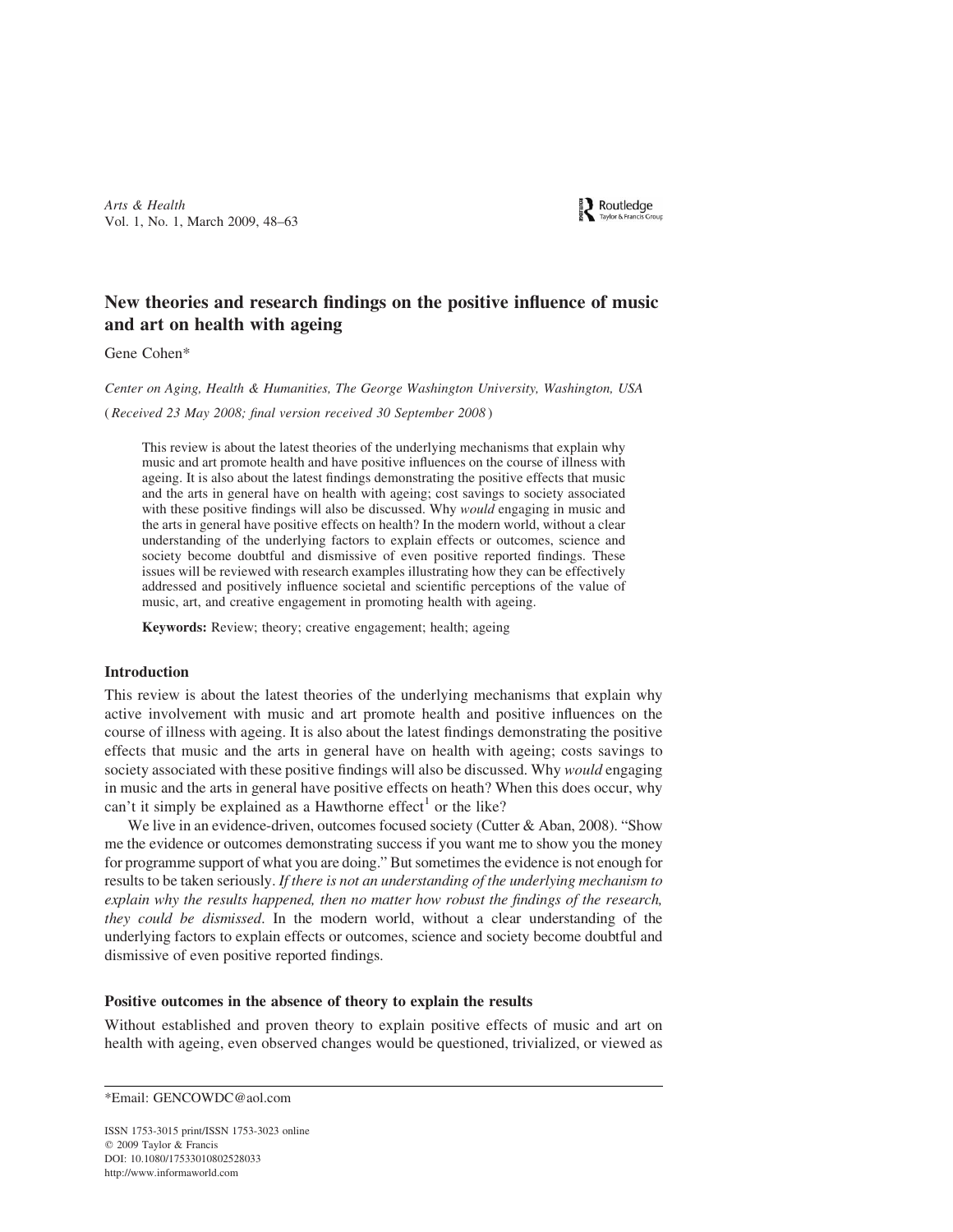not being real. To see even robust results as being real, science and society would need to understand the underlying dynamics or mechanisms that explained the findings.

I first profoundly learned that the absence of understanding why something happens can result in dismissal of what is observed right in front of your eyes when I was in medical school in 1969. I was among a group of students watching a film from mainland China showing abdominal surgery being conducted with acupuncture as the sole source of anaesthesia. The operation was completed, and the patient was conscious and comfortable throughout. At the end of the film, every one of my professors there had a frown on his face, with grousing ranging from "There was something wrong with that picture," to "There has to be some other explanation," to "That was a hoax." The problem was that there was no underlying theory or explanation of an underlying mechanism to explain how the acupuncture could achieve an anaesthetic response (Jackson & Scambler, 2007). The results were doubted, ridiculed, and ultimately dismissed.

It was not until four years later, in 1973, that Solomon Snyder and colleagues demonstrated that human brains contain receptors to opiates such as heroin and morphine explaining the pharmacological properties of these drugs (Pert & Snyder, 1973). That discovery lead Snyder and others to seek the body's own opiates, called enkephalins and endorphins, that came to form the basis for phenomena like the "runner's high" and "acupuncture anaesthesia." Acupuncture was then looked at differently, viewed as triggering nerve impulses that go to the brain resulting in the release of pain-alleviating endorphins. Its observed effects were no longer being doubted or considered a hoax; instead, acupuncture gained status as a new alternative to the use of pharmacologic painkillers. Solomon Snyder was later awarded a Nobel Prize.

# The influence of sense of control and social support on health with ageing – psychoneuroimmunology effects

In contemplating a major study (The Creativity and Aging Study) aimed at exploring the impact of creative engagement in music and the arts on the health of older adults, a major part of the theoretical background for the music and art interventions was built upon two major bodies of prior gerontological research associated with positive health outcomes: (a) sense of control and (b) social engagement. Studies on ageing have shown that when older adults experience a sense of control (e.g. a sense of mastery), they demonstrate positive health outcomes. All age groups show positive health effects in experiencing a heightened sense of control, mastery or efficacy. However, Judith Rodin demonstrated the finding to be most robust in older persons (Rodin, 1986, 1989). Subsequent biological studies assessing laboratory findings in persons experiencing a new sense of mastery revealed an increase in the level of T cells and NK cells in the bloodstream. T cells are lymphocytes that ward off bacterial infections; NK or natural killer cells combat cancer cells. These findings contributed to the start of the field of psychoneuroimmunology (PNI) – reflecting the influence of the mind on neurological centres of the brain, and, in turn, on the immune system (Coe & Lubach, 2003; Kiecolt-Glaser, McGuire, Robles, & Glaser, 2002; Lutgendorf & Costanzo, 2003; Lutgendorf, Vitaliano, Tripp-Reimer, Harvey, & Lubaroff, 1999). This, in effect, contributed to the start of the mind/body movement.

The second area of prior research that became part of the theoretical background of the Creativity & Ageing study was that of social support, including meaningful social engagement and interchange. This area draws heavily from findings from cardiovascular research revealing better outcomes in patients recovering from heart attacks and coronary bypass surgery where strong social supports were in place (Avlund, Damsgaard, & Holstein, 1998;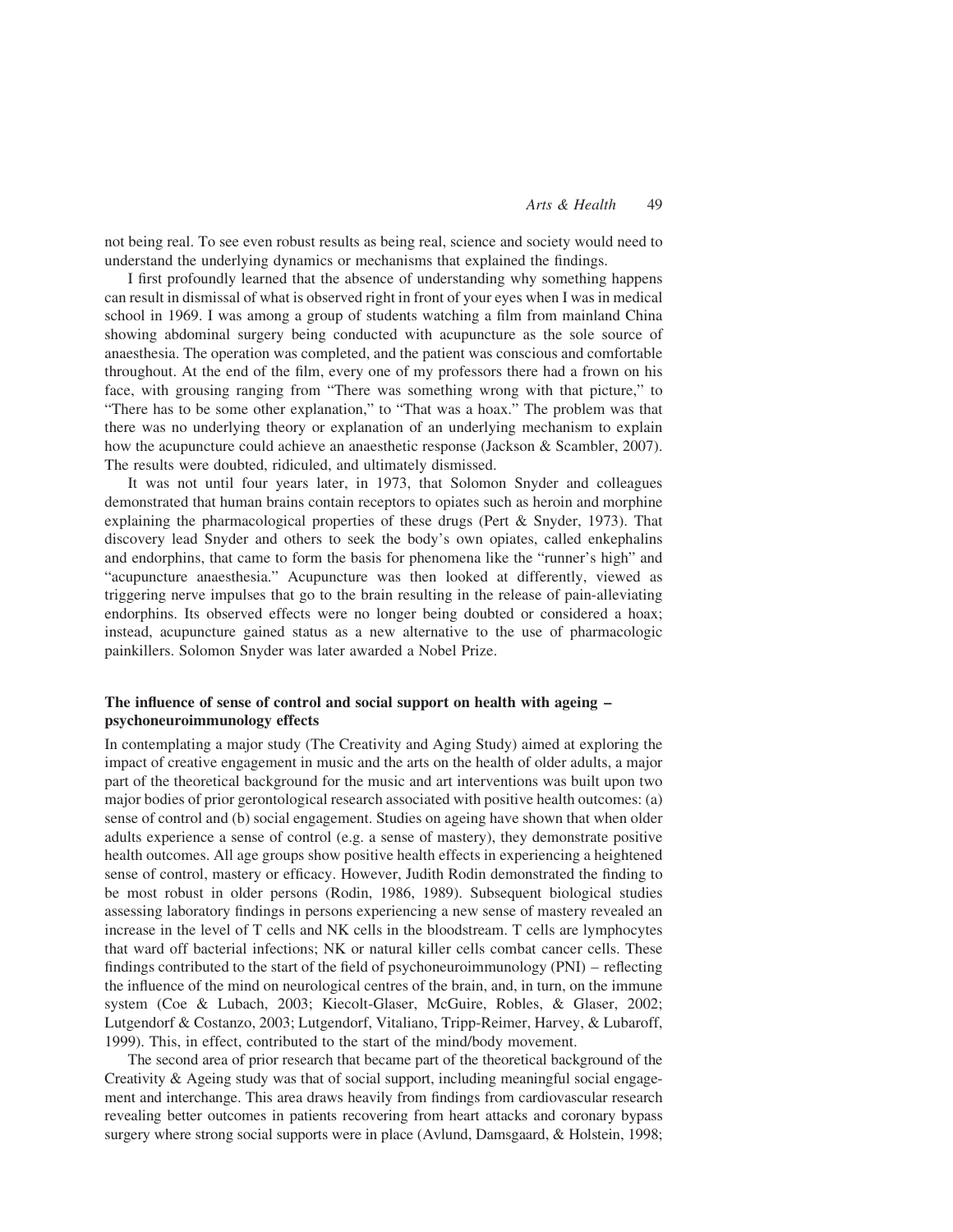Bennett, 2002; Glass, de Leon, Marottoli, & Berkman, 1999). Also, to state the obvious, most cardiac patients are older persons. The same underlying mechanism of an immune system boost was discovered in these individuals as well.

#### Brain plasticity and the importance of sustained challenging activities

The field of behavioural neuroscience has revolutionized the way we understand the brain's ability to adapt and keep itself vital (Kolb & Whishaw, 1998; Kramer et al., 2004). It has also revolutionized our understanding of what we ourselves can do to keep our brains and minds healthy through creatively challenging ourselves in a sustained manner. Basically, research in this area vividly demonstrates that when the brain is challenged through our activities and surroundings, it is altered through the formation of new synapses – the contact points between cells (LeDoux, 2002). More synapses means better communication among brain cells and increased opportunities for new ideas connecting. When branch-like extensions (known as dendrites) from one brain cell (neuron) achieve contact with axon extensions of other neurons, new synapses are formed.

Challenging activities and new experiences induce the sprouting of new dendrites, thereby enhancing brain reserve. The art activities proved to sustain involvement in the Creativity & Ageing Study, especially given the advanced age of the participants, and as with physical exercise, if you can stay at it, the brain, like muscles, benefits from ongoing challenge. Indeed, in the research on leisure activities that most contributed to the delay in onset of Alzheimer's disease for those at risk of the disorder, dance was at the top of the list; playing a musical instrument was third among the top five (Verghese et al., 2003). The theory here is that the build up of dendrites and synapses resulted in brain reserve in the extent and efficiency of brain cell connectedness. This then extended the period until that efficiency was sufficiently compromised and resulted in the clinical manifestation of dementia in Alzheimer's disease when too many neurons, synapses, and dendrites are lost or damaged through the progression of the disease. The Verghese paper discusses how having a greater reserve of neurons, synapses and dendrites can delay the onset of symptoms.

# The hemispheres of the brain work in greater synchrony with ageing

One of the most intriguing examples of brain plasticity is referred to as the Harold Model, an acronym for "Hemispheric Asymmetry Reduction in Old Adults" where brain imaging studies have revealed that brain activity tends to be less lateralized in older adults than in younger adults (Cabeza, 2002; Cabeza, Anderson, Locantore, & McIntosh, 2002). The ability of the brain to redirect the use of some of its tissue to be recruited for another function may reflect an extraordinary way that the brain mobilizes reserve capacity. Many view this increased bilateralization as a compensatory response, but, regardless, it does appear to reflect a built-in mechanism to address the functional requirements of the brain. It is as if the brain moves to "all-wheel-drive."

Moreover, synchronized bilateral brain involvement, which is basically a mid- and later-life phenomenon, by its very nature enables better integrated left and right brain involvement. It has been hypothesized that activities that benefit from better integrated left/right brain engagement are appealing to the brain. It is hypothesized that they are like "chocolate to the brain" in how the brain metaphorically savours them (Cohen, 2005, p. 77). Virtually every form of art provides optimal utilization of the benefits of synchronized hemisphere involvement – optimally integrating left and right brain capacities. Especially for the ageing brain, art is like chocolate to the brain. The all-wheel-drive phenomenon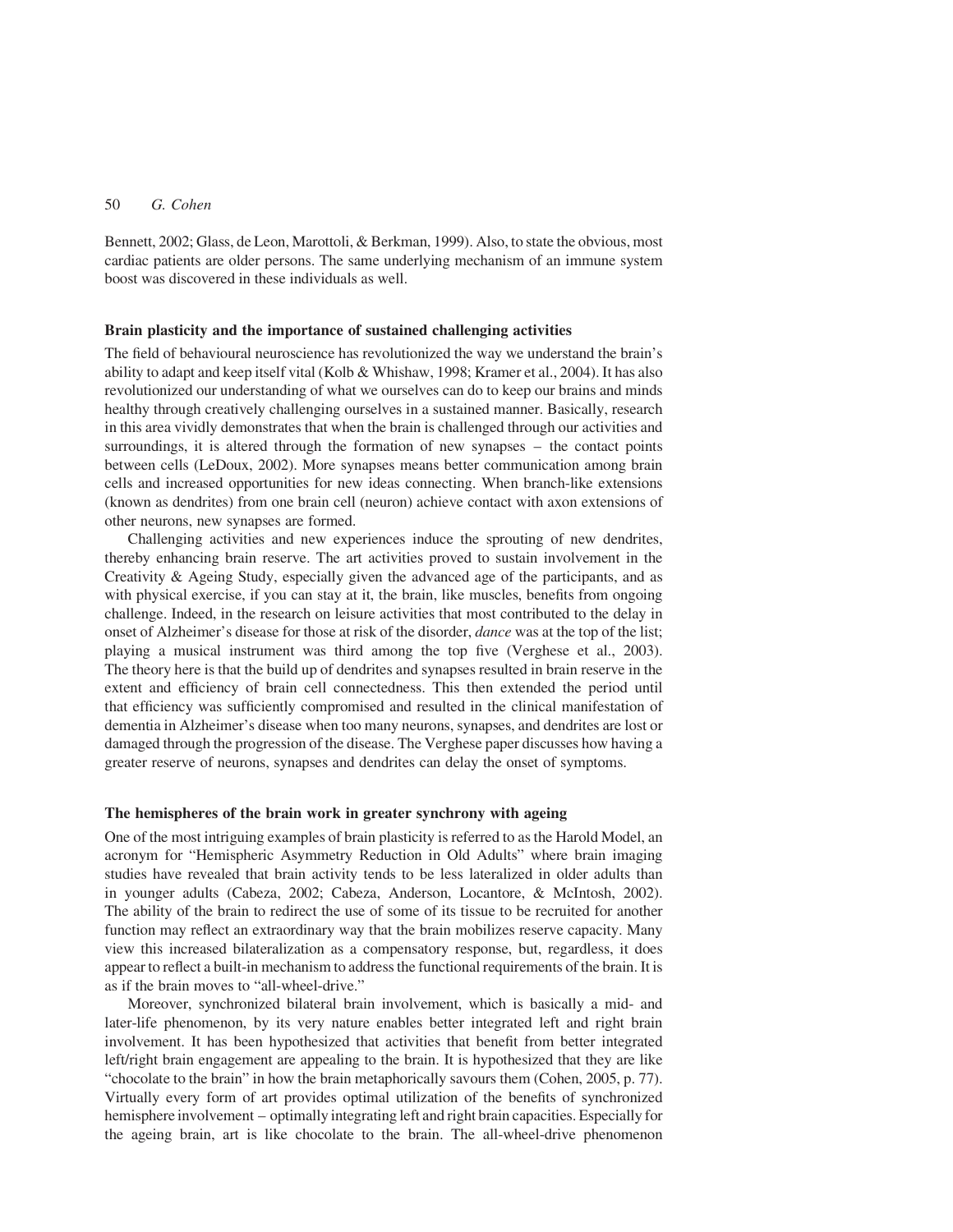contributes to our understanding of why, for many, art becomes more appealing to them in the second half of life.

In general, what evidence is there that a change, indeed an increase, of the appeal of art occurs among individuals in the second half of life?

#### Folk art and the increased appeal of the arts in later life

Folk art, certainly in the US, makes a strong case for the increased appeal of art in the second half of life. This became apparent in a show at the Corcoran Museum of Art in Washington, DC that exhibited a half-century of folk art in America – from 1930 to 1980 (Livingston & Beardsley, 1982). In this show they were all African-American artists. An amazing realization emerged that was not mentioned in the write-up of the show or highlighted by the curator and art historian who put together this terrific exhibit: 16 of the 20 artists whose work was represented in the show did not get seriously involved in art or reach their mature phase until after the age of 65. Hence 80% of those in the show only started or did their best work at age 65 or older. Moreover, 30% had not become seriously involved in art or reached their mature phase until after 80 years of age. And the artist whose work was on the cover of the catalogue – Bill Traylor – did his first significant work at age 85. After the show, in-depth research on folk art in America found the same pattern: that it was dominated by older artists. Moreover, it was dominated by older artists regardless of racial and ethnic background (Hartigan, 1990). It was the ultimate statement of late blooming, and a poignant demonstration of the capacity to tap creative potential throughout the entire life cycle. Also, folk art is ultimately egalitarian in how it cuts across social strata with a heavy representation of artists from lower socio-economic backgrounds. Again, the critical point here is that folk art can flourish in the second half of life, providing a major example of the appeal of art increasing with ageing.

#### Developmental considerations with ageing

New research on psychological growth and development in the second half of life has led to a new understanding of the capacity for positive change and creative expression in the second half of life (Cohen, 2005). I have theorized from more than 35 years of research in this area with over 3000 research and clinical subjects that developmentally we, in effect, have a built-in inner push of positive drives that evolution has gifted us, fostering psychological growth throughout the life cycle (Cohen, 2004). As we age, how this inner push becomes manifest varies. The changing characteristics, the changing developmental dynamics of the inner push over time, reveal themselves as a series of psychological growth phases in the second half of life. Each new developmental phase creates a new inner climate within us that allows us to re-evaluate our lives and experiment with new strategies. This ongoing process results in new opportunities for us to access and activate untapped strengths as well as new and creative sides of ourselves (Andreasen, 2005). Engagement in art becomes one of those areas of untapped strength that in particular becomes tapped with ageing.

It is hypothesized that the inner push continues throughout the life cycle, but how it shows itself varies over time. Ongoing brain changes affected by our experiences and challenges are viewed as subtly influencing the way the inner push manifests itself at different points in the life cycle. Ongoing life experience is similarly hypothesized as altering the manifestation of the inner push, both by further altering the brain as well as affecting our perspective on matters. The inner push underlies not only our capacity for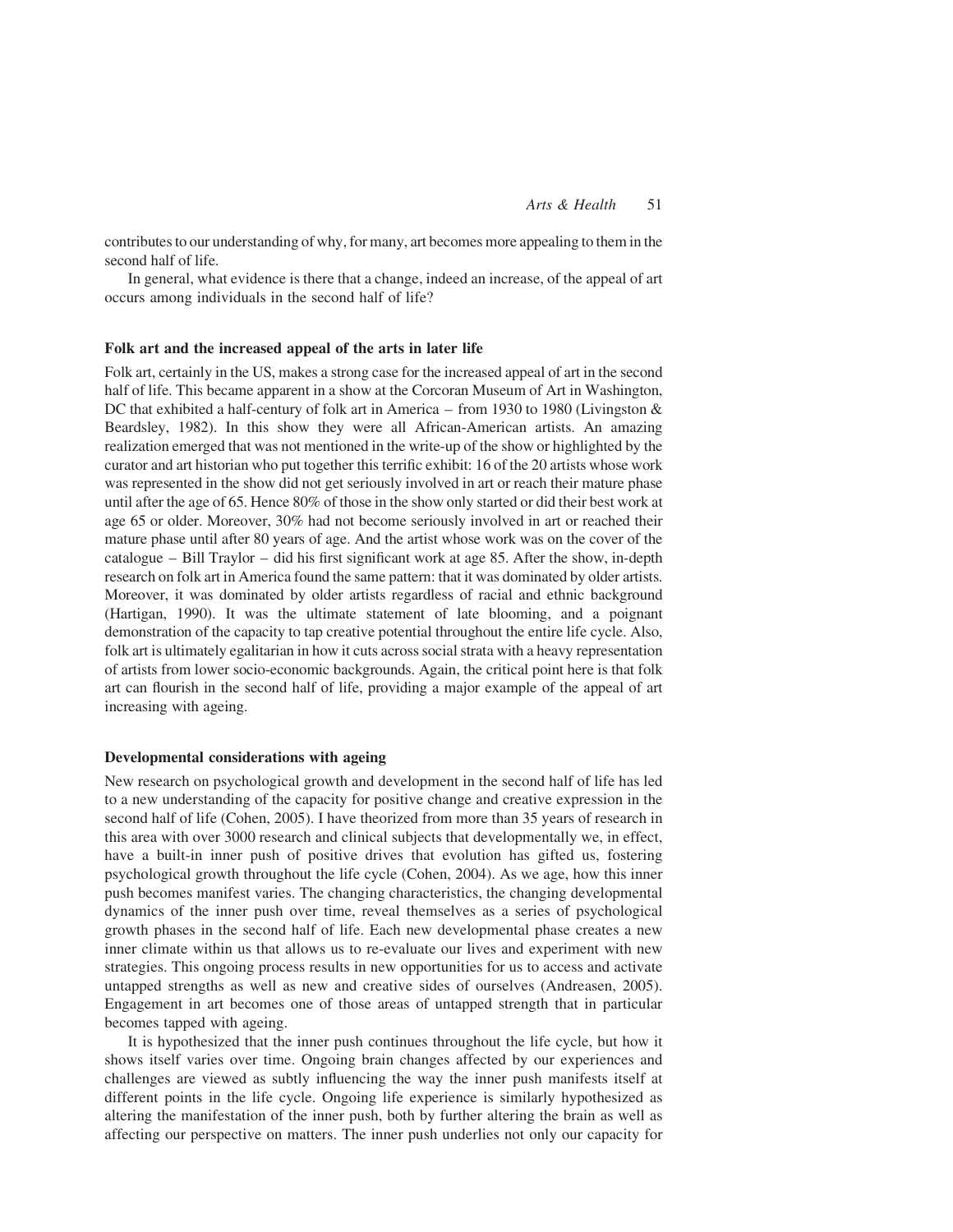ongoing psychological growth, but also that for ongoing creative expression. Moreover, ongoing psychological growth in turn affects our capacity for creative expression by helping our inner psychological climate to readjust itself, resulting in new readiness or fostering new ways to be creative. Meanwhile, ongoing changes in the neural network of the brain, effected by continuing life experiences and challenges, over time gradually alter how the inner push shows itself in four different ways in the second half of life – in four different psychological growth phases: the midlife re-evaluation phase; the liberation phase; the summing-up phase; the encore phase.

In her book The creating brain (2005), a year after the concept of the inner push was described, Nancy Andreasen elaborated a very similar concept as it related to the creativity part of our nature that we are born with and that influences creative capacity. In effect, she is describing the role of the inner push in relation to creativity. She makes the important distinction between a part of our nature that is hereditary and a part that is built-in to all of us. She writes,

Nature can be defined as an innate or inborn gift that drives an individual to creative achievement, without any obvious genetic contributions. We do not know yet how this kind of creative nature arises, but it appears to be more common than "nature" that is clearly hereditary. Once this creative nature arises, nurturing it through a variety of environmental factors will further enhance it ... Whatever the importance of "nature," "nurture" is also important for creativity to flourish, and perhaps essential. The human brain is shaped by the world around it *from the time that a child is born to the end of adult life.* (my emphasis)

The inner push and Nancy Andreasen's description of our non-hereditary nature both portray an evolutionary, built-in capacity for creative expression that continues to express itself throughout the life cycle.

#### The influence of four psychological growth phases on creativity with ageing

Psychoanalytic research has found that older adults are more in touch with their inner psychological life than at any point in the life cycle (Maduro, 1974). What an asset in a creative and artistic sense to be more in touch with one's inner world which negotiates access to potential in new ways as we continue to develop with ageing (Cohen, 1988). The four newly described developmental phases (Cohen, 2000, 2005) in the second half of life that set the stage of positive change and creative expression, in more detail, are as follows.

The midlife re-evaluation phase generally occurs during one's early 40s to late 50s: plans and actions are shaped by a sense of crisis or quest, *though considerably more by* quest. Midlife is a powerful time for the expression of human potential because it combines the capacity for insightful reflection with a powerful desire to create meaning in life. This quest is catalysed in midlife by one seriously confronting for the first time their sense of mortality; one contemplates time left instead of time gone by upon passing the midpoint in the life cycle. This dynamic new inner climate becomes a catalyst for uncovering unrealized creative sides of our selves. The inner climate is enhanced yet more in its capacity for reflection, re-evaluation, and quest in midlife in association with the brain hemispheres working in greater synchrony with one another (the all-wheel-drive phenomenon). It is in this context that many begin to experience music and art "like chocolate to the brain" and become newly attracted to it or attracted in a new way to an art form they had been exposed to in the past.

This is well illustrated with the rise of New Horizons Bands. Dr Roy Ernst founded the New Horizons concept in 1991 at the Eastman School of Music in Rochester, New York.<sup>2</sup> New Horizons Music programmes provide entry points to music-making for adults,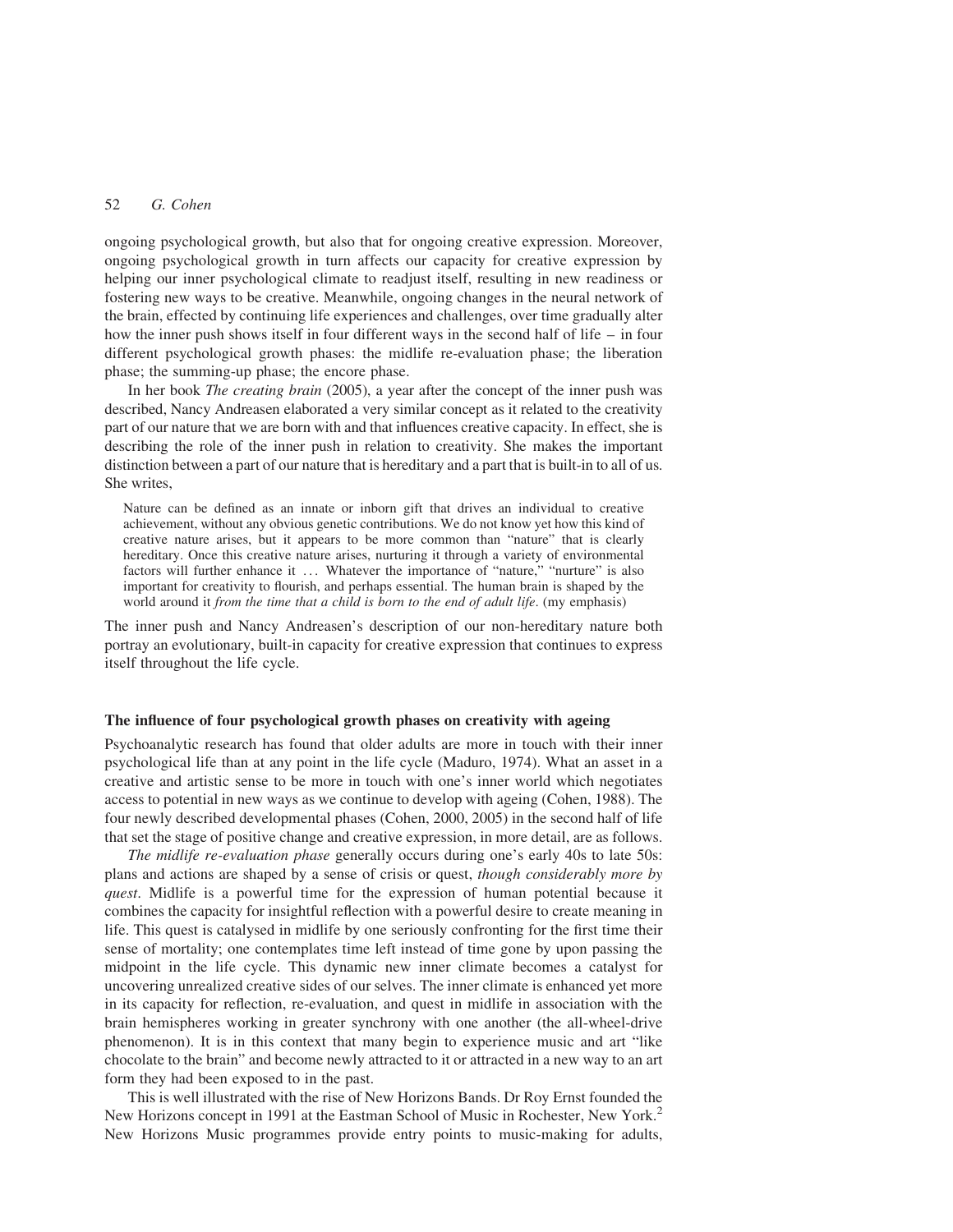including those with no musical experience at all and also those who were active in school music programmes but have been inactive for a long period. Many adults would like an opportunity to learn music in a group setting similar to that offered in schools, and many who had been involved in music during their school years did not continue, but in their later years wanted to get involved again. Typically, those participating in these bands are 50 years of age and older, with a large percentage over 65. There are now more than 120 such bands across North America.

The liberation phase usually emerges from one's mid-50s to mid-70s. Plans and actions are shaped by a new sense of personal freedom to speak one's mind and to do what needs to be done. There are often mounting feelings of "If not now, when?," "Why not?," and "What can they do to me?," that foster a sense of inner liberation. With retirement or partial retirement, common during these years, comes a new experience of external liberation and a feeling of finally having time to experiment with something different. The new sense of internal liberation through increased comfort, confidence, and courage plus the external freedom factor of increased time for personal use translates into creative expression for many.

Folk art likely has greatly benefited from the liberation phase. As alluded to above, in the US, folk art is dominated by older artists, a great many of whom did not seriously become immersed in art until age 65 or older – the period of one's life when the inner push of the liberation phase is mounting. The liberation phase inner push may also be influencing the significant number of individuals who are turning to music in the second half of life – such as those in the New Horizons Bands and those in singing groups that form in middle age and later life.

The summing-up phase comes most frequently in one's late 60s into our 80s – or beyond. Plans and actions are shaped by the desire to find larger meaning in the story of one's life as individuals look back, re-examine and sum up what has happened. This process motivates people to give of the wisdom they have accrued throughout their lives. In the role of keepers-of-the-culture, people who reach this phase begin to share their lessons and fortunes through autobiography and personal story telling, philanthropy, community activism, volunteerism and other forms of giving back.

In the case of Martha Graham, the great American dancer and choreographer, generally regarded as pioneering the movement called modern dance, her giving back during the *summing up phase* was through choreography. She continued dancing until her mid 70s, turning to full-time choreography over the next 20 years, until her mid 90s. Her long life with continuing creative expression, influenced in a new way during her summing up phase, enabled her to give back to society at the highest level in helping to grow modern dance.

The summing up phase is also a time to deal with unresolved conflicts, unfulfilled dreams, and unfinished business in manners that motivate us to develop creative new strategies. Again, in going through the process of summing up, we come to recognize or confront unwritten, unresolved, or incomplete chapters in our life. This appears to be the case with Giuseppe Verdi, who for 55 years lived with a gnawing sense of incompletion in an area of music that he felt he had not yet fully mastered.

Many marvel that Verdi was in his 80th year when he composed his celebrated opera Falstaff. But why did Verdi choose to compose Falstaff rather than a different opera? The dynamics of the summing up psychological growth phase offer an explanation. As alluded to above, a number of older persons going through their summing up phase look back at any unfinished business. Verdi had unfinished business that gnawed at him for more than half a century. When Verdi was 25, he attempted to compose an *opera buffa* – a comic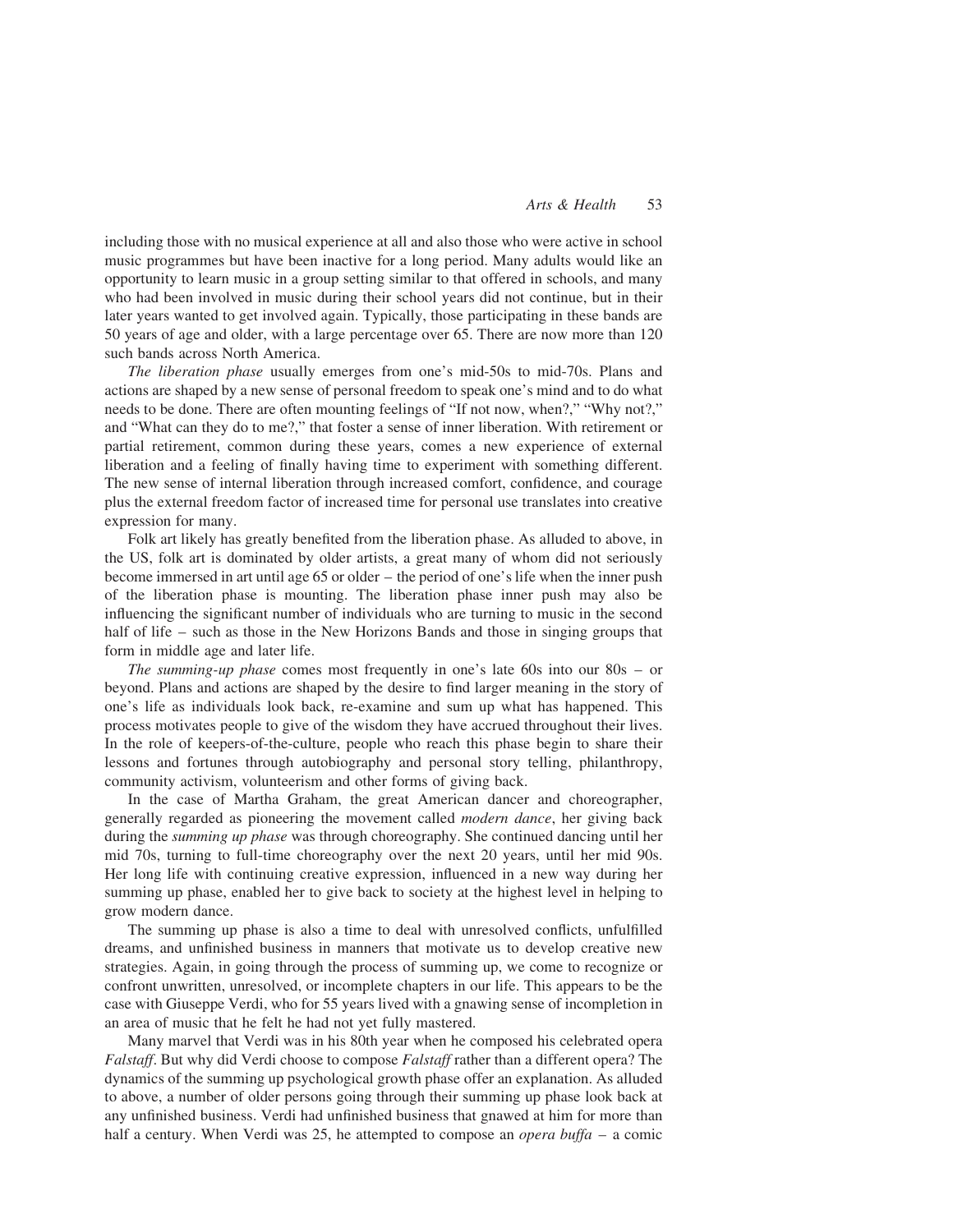opera – Un Giorno di Regno (King for a Day). It opened in the famous theatre La Scala, in 1840, but was received so poorly that it was cancelled after one performance. Verdi had recently lost his wife and, a year earlier, his infant son, and he became overcome with despair, vowing never to write another opera. The director of La Scala tactfully and sensitively released Verdi from his contract, but when he felt Verdi's emotional wound was healing, he gently encouraged him to compose a new opera. The result was Nebucco, in 1842, which established Verdi's reputation in Italy.

Fifty-five years after *Giorno di Regno* flopped, Verdi, in his summing up phase and at the top of his field, looked back at unfinished business – his failure to compose a successful comic opera. He decided it was time to set the picture straight, to provide the missing chapter. He composed a great comic libretto, *Falstaff*, and to leave no blemish unremoved, he arranged to have *Falstaff* open in the same theatre where the earlier sad disappointment occurred – at *La Scala. Falstaff*, of course, was greeted at La Scala as a resounding success, one of the finest operas ever written (Cohen, 2000).

The encore phase can develop from one's late 70s tothe end of our years. Plans and actions are shaped by the desire to restate and reaffirm major themes in one's life, but also to explore novel variations on those themes and to further attend to unfinished business or unresolved conflicts (Cohen, 1991). The desire to live well to the very end has a positive impact on family and community, often influencing decisions to have family reunions and other events.

Vladimir Horowitz, in the encore phase during his ninth decade, poignantly illustrated the capacity for creative variations on prior distinguishing work. He was seen as one of the most remarkable pianists of any period. His technique and verve in performing were legendary. In his early 80s, complications from illness marred his performances, but with encore phase vitality he overcame this obstacle, and with great creative ingenuity characteristic of encore phase potential subtly modified his technique, substituting exquisite coloration and finesse for bravura, achieving a new round of success. In fact, his Moscow concert in 1986, at the age of 83, was released on a compact disc entitled "Horowitz in Moscow," which reigned at the top of Billboard's Classical music charts for over a year, and the following year at 84 he received a Grammy Award for Best Classical Performance – Instrumental Soloist or Soloists; it was both a continuation and another fitting encore to a long and distinguished career.<sup>3</sup>

The Delaney sisters after a filled century of life, engaged in an encore – a story about themselves titled, Having our say: The Delany sisters' first 100 years, that became a bestselling book and was then adapted into a Broadway play. Writing the story reflected the inner push of the encore phase, while the widespread attraction to their story that resulted reflected capacity of persons in the encore phase to bring together community – in their case on Broadway.

#### Creativity is universal

The thrust of my work as well as Nancy Andreasen's is that creativity is universal, and Howard Gardner's research provides further support for this view. I have described our evolutionary gifted inner drives, collectively referred to as the inner push which underlies not only our capacity for ongoing psychological growth, but also that for ongoing creative expression throughout the life cycle. Andreasen described a complementary perspective, asserting that, "nature can be defined as an innate or inborn gift that drives an individual to creative achievement" and that "nurture" is also important for creativity to flourish, and perhaps essential. The human brain is shaped by the world around it "from the time that a child is born to the end of adult life." Again, both views depict creativity as universal *and*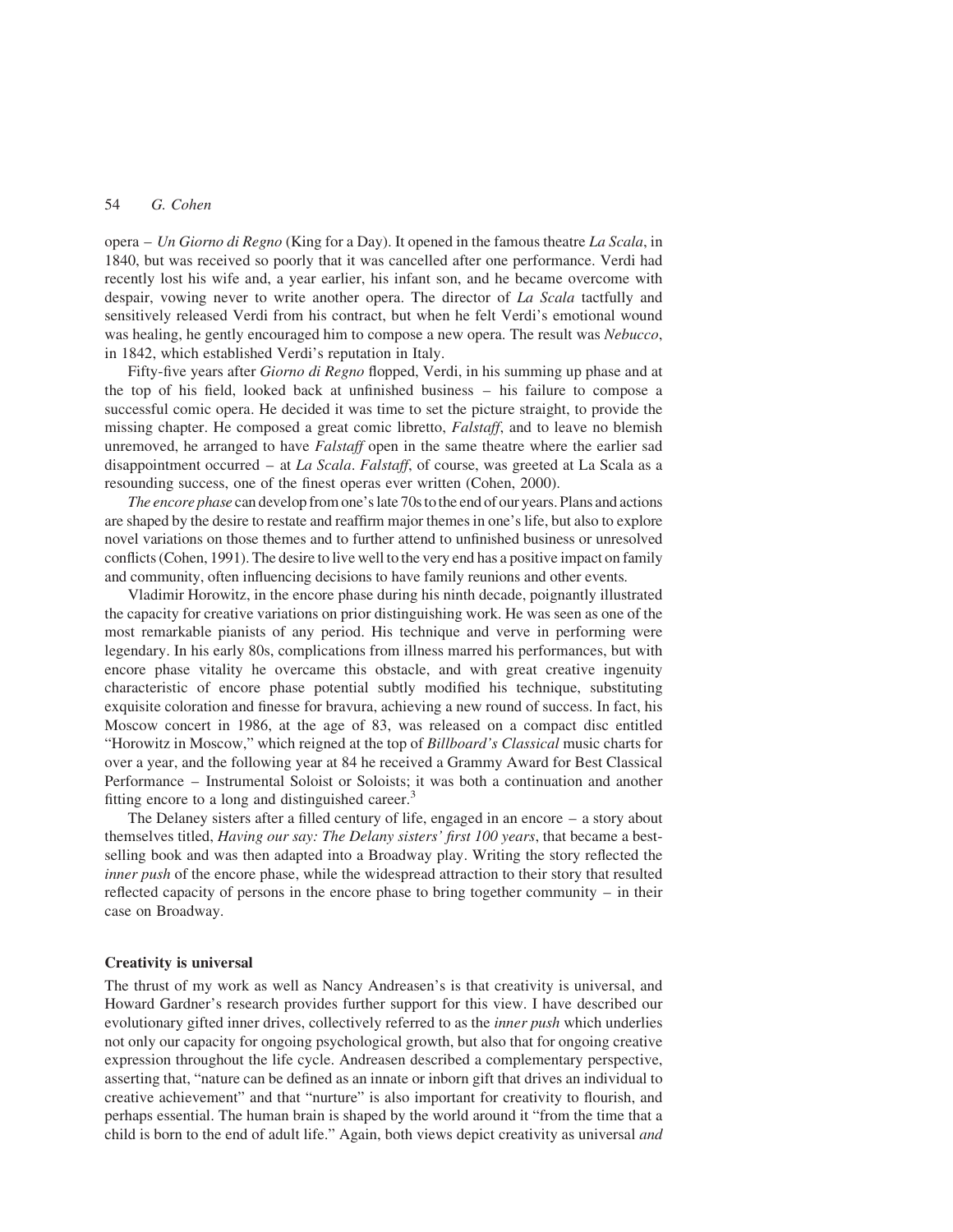continuing across the entire life cycle. Gardner's work throws further light on the universal nature of creativity in his describing not just "Big C" creativity, but also "little c" creativity. If one thought of creativity mainly as "Big C," then it would be difficult to fathom it as universal.

Gardner's creativity with a "Big C" applies to the extraordinary accomplishments of unusual people – for example, Einstein and his theory of relativity, or Georges Braque's modern cubist form of painting. These forms of creativity not only changed entire fields of thought  $-$  in this case, physics and art, respectively  $-$  but also influenced other fields of thought and, in some ways, world history. Creativity with a "little c" is grounded in the various and sundry realities of life. "Every person has certain areas in which he or she has a special interest," Gardner explains, "it could be something they do at work – the way they write memos or their craftsmanship at a factory – or the way they teach a lesson or sell something. After working at it for a while they can get to be pretty good – as good as anybody whom they know in their immediate world" (Gardner, 1993). This is certainly how The Young @ Heart Chorus began in the US; they are a group of older singers, having had a centenarian among them. Their story is also one of "little c" creativity evolving into "Big C" creativity (Cohen, 2000) as they acquired acclaim and began to be invited to present concerts throughout Europe. Most recently, a feature film was developed around their story and impact, showing around the world.

The above theories as background help set the stage for the design of the Creativity  $\&$ Ageing Study focused on studying the effects of active engagement in music and other art forms by older adults with the goals of health promotion and disease prevention. Health promotion was addressed in the context of the World Health Organization definition of health: "Health is a state of complete physical, mental and social well-being and not merely the absence of disease or infirmity.<sup> $,4$ </sup> The Creativity and Ageing Study looked at the impact of creative engagement on physical, mental, and social well-being.

# The Creativity and Ageing Study

# Brief overview

The Creativity and Ageing Study<sup>5</sup> was the first peer-reviewed study, using an experimental or quasi-experimental design with a comparison group, examining the influence of professionally conducted, participatory art programmes on the general health, mental health, and social activities of older persons, with attention to cost utilization data (Cohen et al., 2006, 2007).

# Participating sites

The project was a multi-site national study, carried out in the following settings.

- . Elders Share the Arts (ESTA), Brooklyn, New York. Project Director: Susan Perlstein. (Diverse art forms apart from music were involved, including painting, writing, poetry, jewellery making, and oral history.)
- . Center for Elders and Youth in the Arts (CEYA) Institute on Aging, San Francisco, California. Project Director: Jeff Chapline, MFA. (Diverse art forms apart from music were involved.)
- . The Levine School of Music, Washington, DC. Project Director: Jeanne Kelly. (Three individual singing groups joined together to form one large chorale.)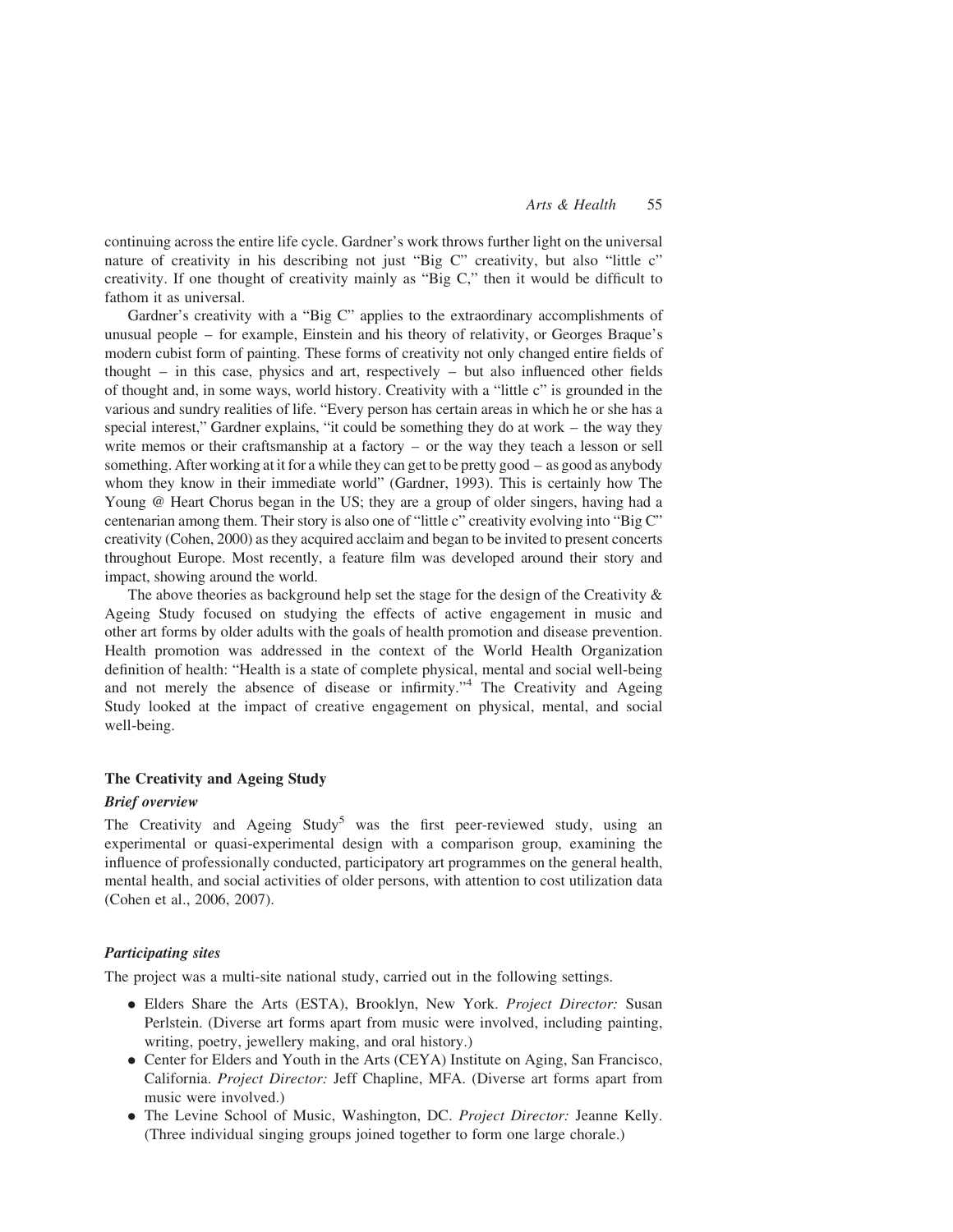There were approximately 300 subjects in the study  $(100$  at each site) – 150 in the arts groups, 150 in the very well matched comparison groups. Any minor differences were completely adjusted for by the appropriate statistical techniques. To be in the study one had to be 65 years of age or older and living independently. The average age in the arts groups and comparison groups in all three settings was approximately 80 (greater than life expectancy in the US at the time of the study), with an age range of 65–103. Data analysis has been completed for the Washington, DC site, and is discussed in this paper; data analyses are still underway for the other two sites, with findings moving in similar directions.

The recruitment process for the Washington, DC site particularly focused on in this paper involved sending out two notices requesting volunteers for the comparison group and for the intervention group. Both notices indicated that the goal of the study was to assess the general state of health and mental health as well as involvement in overall individual and group activities of older adults living in the community. The notice for the intervention group differed only in that it sought singers for a chorale; no singing experience was required, and the study's purpose was to explore the impact of this activity on general health and mental health as well as involvement in overall individual and group activities of older adults living in the community. Both notices targeted the same neighbourhoods or programmes (e.g. senior centre, retirement community, or area of a given neighbourhood) where older adults were involved or residing. The goal was that both groups be comparable in age, other demographic considerations, involvement in activities, and in as many of the other major measures of the study as possible. Whereas participants in the intervention group altered their routines by becoming involved in the chorale, participants in the comparison group continued their regular activities as usual, with the study introducing no changes other than the assessments. The attrition rate in the intervention group was 14.5% and 15.8% in the control group.

# Objective of study

The objective of this project was to evaluate the effects relevant to general health, mental health, overall functioning, health services utilization, and sense of well-being in older persons caused by active participation in cultural programmes provided by professional artists involved in visual and literary arts, music, and other cultural domains. These programmes drew upon a range of art and cultural disciplines, such as painting, pottery, dance, music, poetry, drama, material culture, and oral histories in a creative context.

#### Historical context of study

We are at the second major turning point in the contemporary focus on ageing – that of looking at individual potential and assets beyond problems and deficits. This focus on potential has profound possibilities for advancing health maintenance and health promotion efforts. Societal interest in potential in later life is soaring, and it is in this context that a project studying how cultural programmes affect older persons could not be more timely (Cohen, 2000, 2006).

# Theoretical basis for the Creativity and Ageing Study

The theoretical basis for the Creativity and Ageing Study drew upon the studies described above elaborating potential underlying mechanisms of action to explain the positive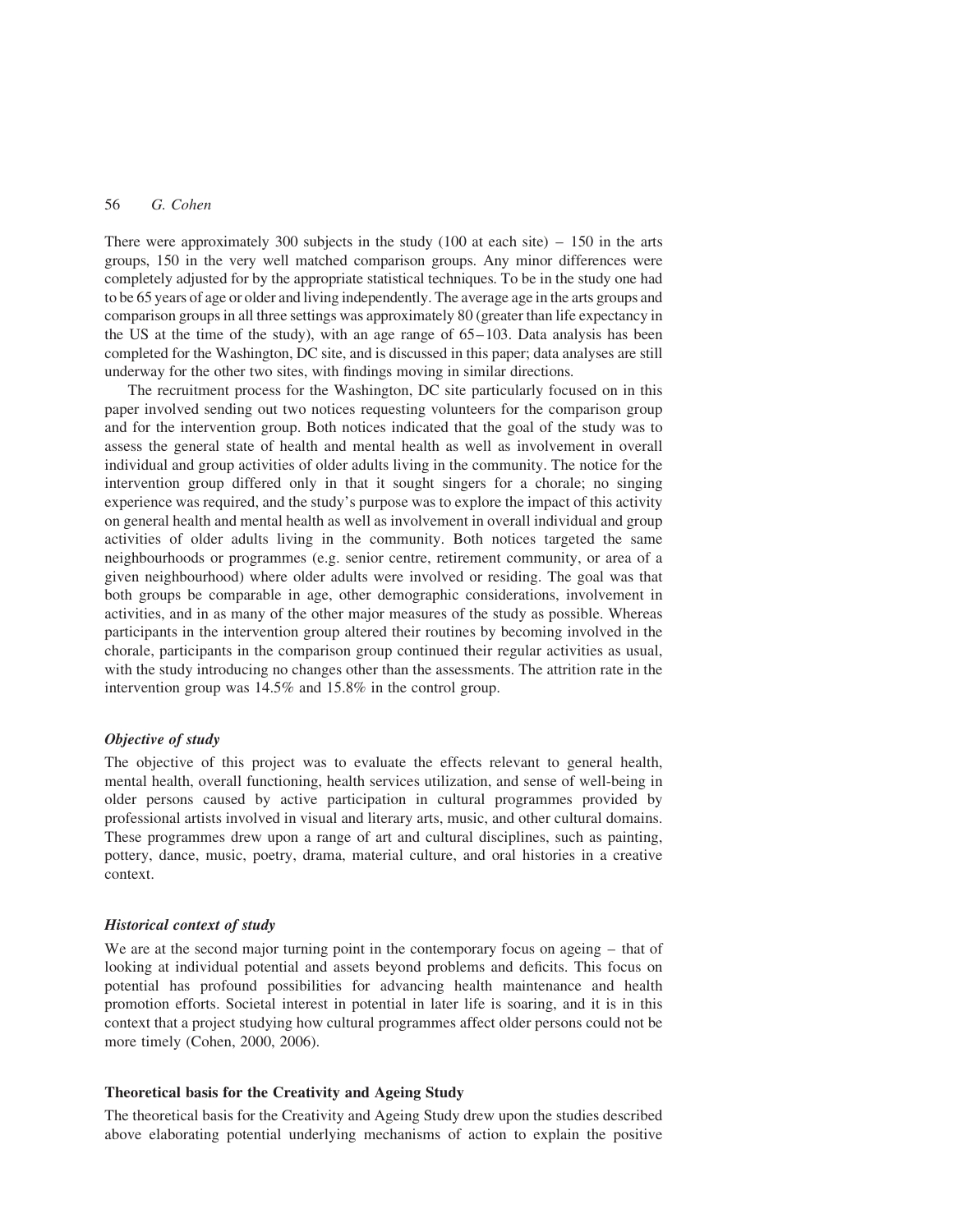effects of music and art on health in later life, as well as on engaging and sustaining the involvement of older adults in the creative activities provided in the study. The theorized mechanisms of action included the following.

# The influence of sense of control and social support on health with ageing, mediated through PNI effects and immune system boost

Observationally, the sense of control phenomenon is reflected in the following example of a 94-year-old woman who came up to me after one of the Washington, DC singing group rehearsals in the multi-site national study we designed, commenting:

I'm 94 years old, and wasn't sure I could sing, and was even less sure that I could follow the notes. [Becoming increasingly animated] But I found that I could sing! In fact, I'm improving! And, I can't believe it, but I'm finding it easier and easier to read the notes! I am so glad I decided to take a chance and join the chorale. This has been one of the most important experiences of my life. I hope it will never stop. My daughter feels the same way about it.

In the Creativity and Ageing Study we brought together both of these mechanisms associated with positive outcomes in older persons – sense of control and social support. All of the art groups required the active engagement of each individual involved in the art form available. And art provides a wonderful context for experiencing a growing sense of mastery. Week after week after week, for 30–35 weeks a year over two years, participants would engage in an art form. If they were singing they could see on a weekly basis how their singing quality and ability to read music were improving. It was instant feedback that continued and grew every week. If one were painting, they could see further development or a new piece of art every time they would go. These were empowering feelings. In the entirely Spanish-speaking jewellery-making group in New York City, one of the men shared that the experience was helping his marriage. At first nobody knew what he meant, and many speculated on what changed; was he talking about his love life, they wondered? Word got out about the comment and the buzz around it, and many new persons tried to join the group. What was happening was that the new jewellery maker was making his wife a new piece of jewellery every week, and a new glow came to their relationship.

Social support was very strong in the groups. In the writing group, one of the women had to enter the hospital, and the rest of the group came to visit her every day, bringing assignments and working on the writing together with her. In the poetry group, the oldest member of the study, turning 101, began to develop trouble with his vision, making it difficult for him to write his verse. But the others in the group suggested that he dictate his poetry and they would record it. He was strongly affected by the powerful sense of camaraderie. Typically, in this age group, when a spouse dies, the other spouse drops out for varying periods of time. This did not happen in the art groups around the death of a spouse; group support was so strong the surviving spouses derived much comfort continuing with their groups.

We then brought both of these factors together – sense of control and social support – creating what appeared to be a synergy between them. Every week participants in the study would experience a growing sense of mastery and deepening social support. The art brought them to the Creativity & Ageing Study and kept them coming. No matter how good a given intervention is, its value is diminished if it is not sustained. We all know the value of physical exercise, but if we engage in it only sporadically, we undermine its potential benefits. From participants' feedback it was clear that the music and art kept them coming. The creative experience puts many into what Csikszentmihályi (1990) described as a "flow state." We also chose art because the programmes we developed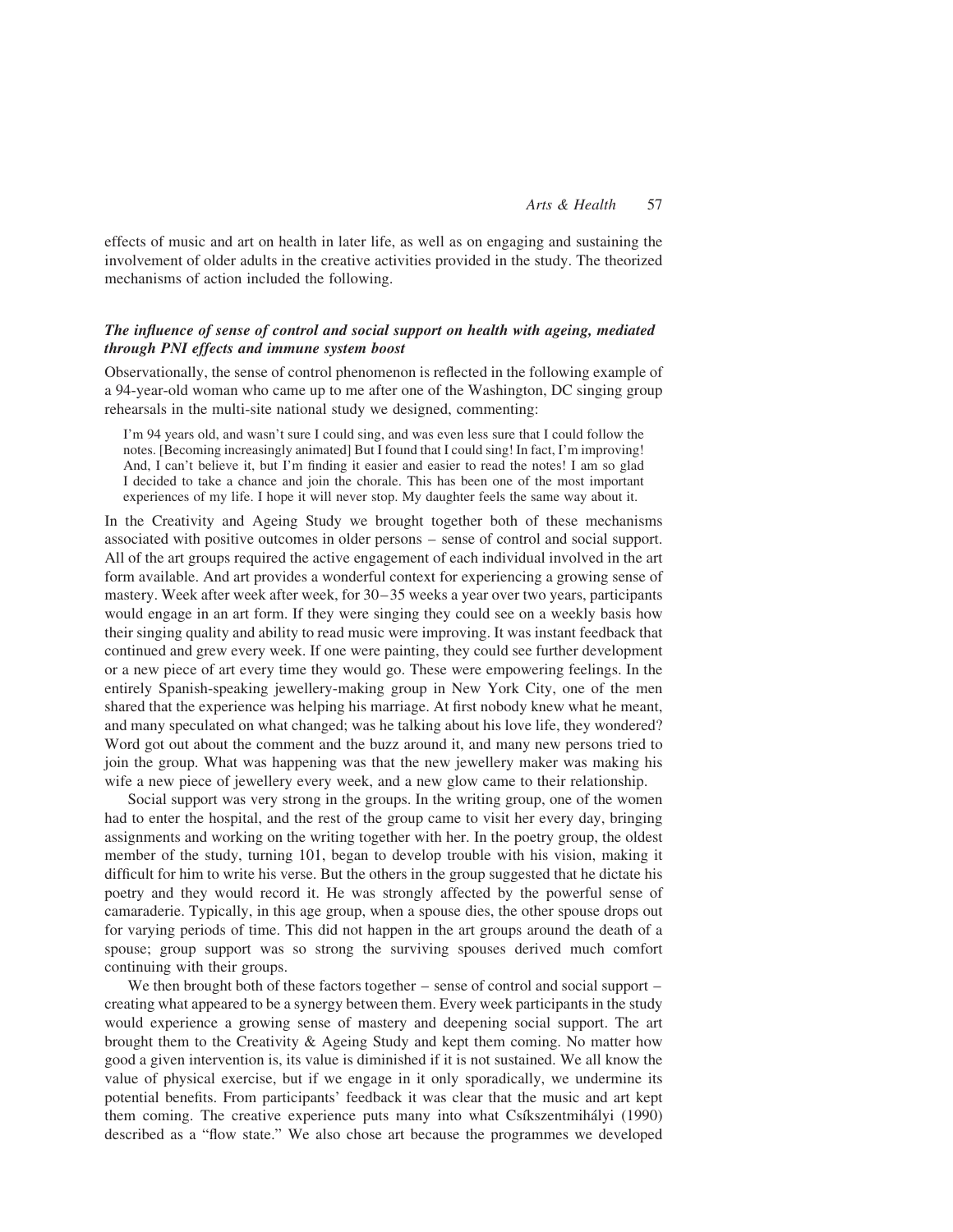could easily be replicated in any community across America – urban, suburban, or rural – and artists are accessible in all these settings.

Therefore, the apparent synergy of sense of control with social support and the role of art on keeping them coming was the essence of the theoretical background of the study. Sense of control and social support had already been shown each alone to promote positive health outcomes with ageing. Now they were being brought together in a synergistic sense through the catalytic effect of art. Thus, positive outcomes would not be a mystery; there would be clear and proven underlying mechanisms to explain the positive results.

#### Brain plasticity promoting enhanced cognitive performance and health

Prior research shows how challenging activities and stimulating experiences induce the sprouting of new neuronal dendrites as well as new neurons themselves, enhancing brain reserve. Further studies suggest that engaging in general lifestyle activities may help to promote successful cognitive ageing (Newson & Kemps, 2005). The overall increase in activities a year into the Creativity and Ageing Study among members of the chorale was consistent with the finding of overall improvement in their health. In other words, the increased number of activities among those in the chorale was in effect a proxy consistent with sustained cognitive performance, as described in the paper by Newson and Kemps.

#### The hemispheres of the brain working in greater synchrony with ageing

Synchronized bilateral brain involvement, which is basically a mid- and later-life phenomenon, by its very nature enables better integrated left and right brain involvement. It has been hypothesized that activities that benefit from better integrated left/right brain engagement are appealing to the brain. It is further hypothesized that they are like "chocolate to the brain" in how the brain metaphorically savours them (Cohen, 2005, p. 77). Virtually every form of art provides optimal utilization of the benefits of synchronized hemisphere involvement – optimally integrating left and right brain capacities. This underlying mechanism was viewed as likely influencing the engagement and sustained involvement of older adults in the Creativity & Ageing Study.

# Developmental considerations with ageing

Each new developmental phase with ageing creates a new inner climate within us that allows us to re-evaluate our lives and experiment with new strategies. This ongoing process results in new opportunities for us to access and activate untapped strengths as well as new and creative sides of ourselves (Andreasen, 2005; Cohen, 2000). Engagement in art becomes one of those areas of untapped strength that in particular becomes tapped with ageing. Developmental changes with ageing were expected to have a positive influence on the part of older persons to participate in and stay involved with the Creativity and Ageing Study. The liberation phase, in particular, was anticipated to have an important role with its mounting developmental feelings of "if not now, when?," "Why not?," and "What can they do to me?" (Cohen, 2005). The new sense of internal liberation through increased comfort, confidence, and courage plus the external freedom factor of increased time for personal use in the liberation phase translates into new creative interests and expression for many, such as with music and art.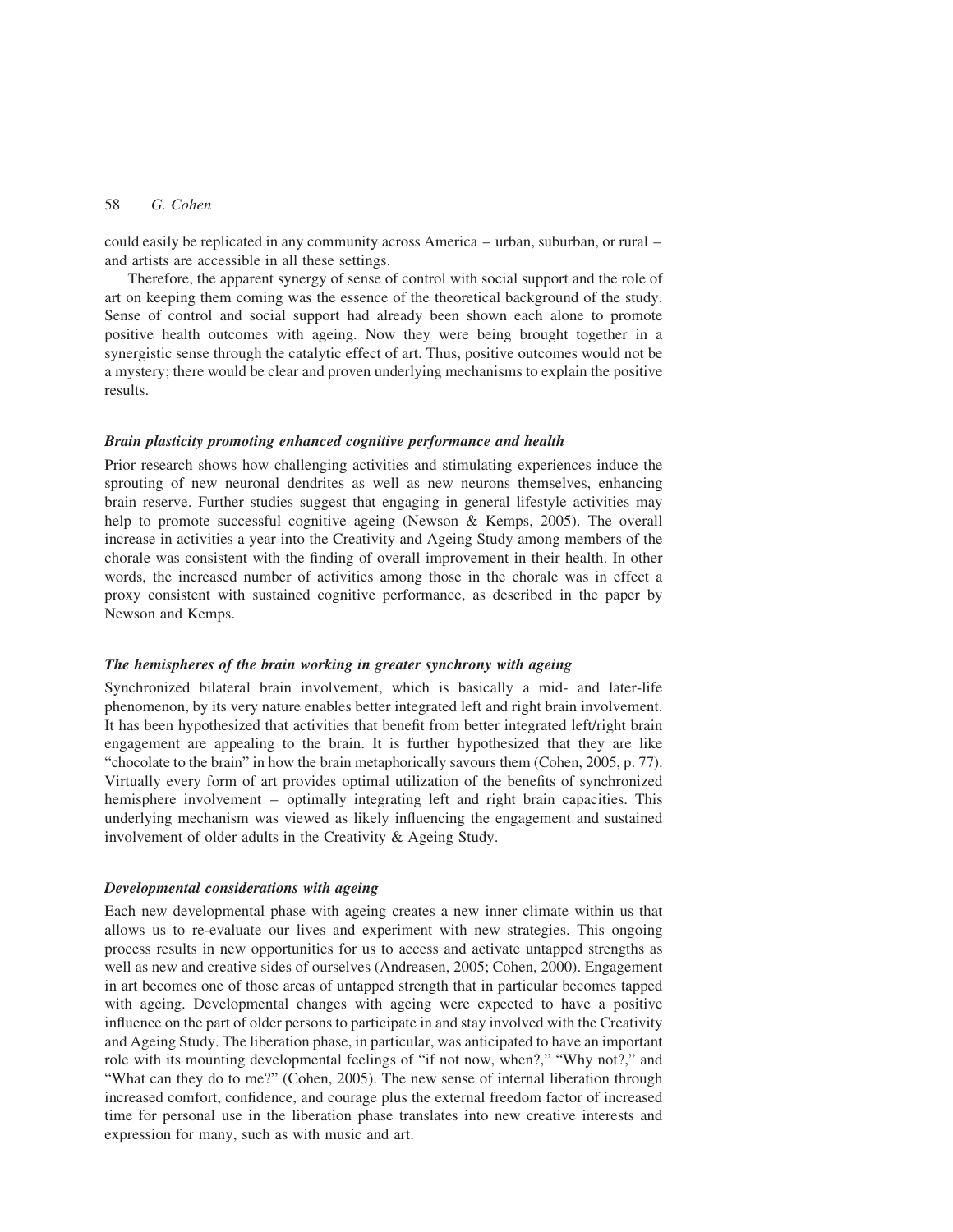#### Summary of findings from The Creativity and Ageing Study

This multi-site national US study taking place in Washington, DC, New York City, and San Francisco began with a staggered start – initially in Washington, then New York, then San Francisco. The analysis of the two years in Washington has been completed, while the data for New York and San Francisco are still under analysis. But while data analyses for the latter two sites are still in progress, what is being reported is moving in similar directions to that of the Washington, DC findings. In Washington, DC all the participants were engaged weekly in three singing groups, coming together to form one large chorale. This went on for two years. In New York City and San Francisco, several different art forms other than music were involved, including painting, jewellery making, writing, and poetry. The summary of results from two years of participation in the chorale follows (Cohen et al., 2007).

Results from standardized questionnaires and self-report measures revealed positive findings for the effectiveness of the intervention, when baseline differences were controlled for. The intervention group (chorale) reported a higher overall rating of physical health, fewer doctor visits, less medication use, fewer instances of falls, and fewer other health problems than the comparison group. Among the mental health measures, the intervention group also evidenced better morale and less loneliness than the comparison group. In terms of activity level, the comparison group showed a significant decline in total number of activities, whereas the intervention group reported a trend toward increased activity. These were remarkable positive findings in a population group with an average age greater than life expectancy, where one would typically expect increasing decline, as occurred in the comparison group.

Figure 1 graphically illustrates the change in the direction of the two groups, comparing the number of overall health problems over time. Those in the comparison group had an increase of problems over time, while those in the intervention group (the chorale) demonstrated a decline in problems over the course of the study.

In conclusion, in examining the positive impact of participatory art programmes for older adults in the Creativity and Ageing study on overall health, we are witnessing true health promotion and prevention effects. This is reflected in the significant reduction in doctor visits, medication use, and loneliness in comparing those in the art programmes versus the comparison groups; it is also reflected in improvements in the measures for depression and morale and in greater involvement over time in activities among those in



Figure 1. Increased health problems in the comparison group vs. a reduction in the chorale.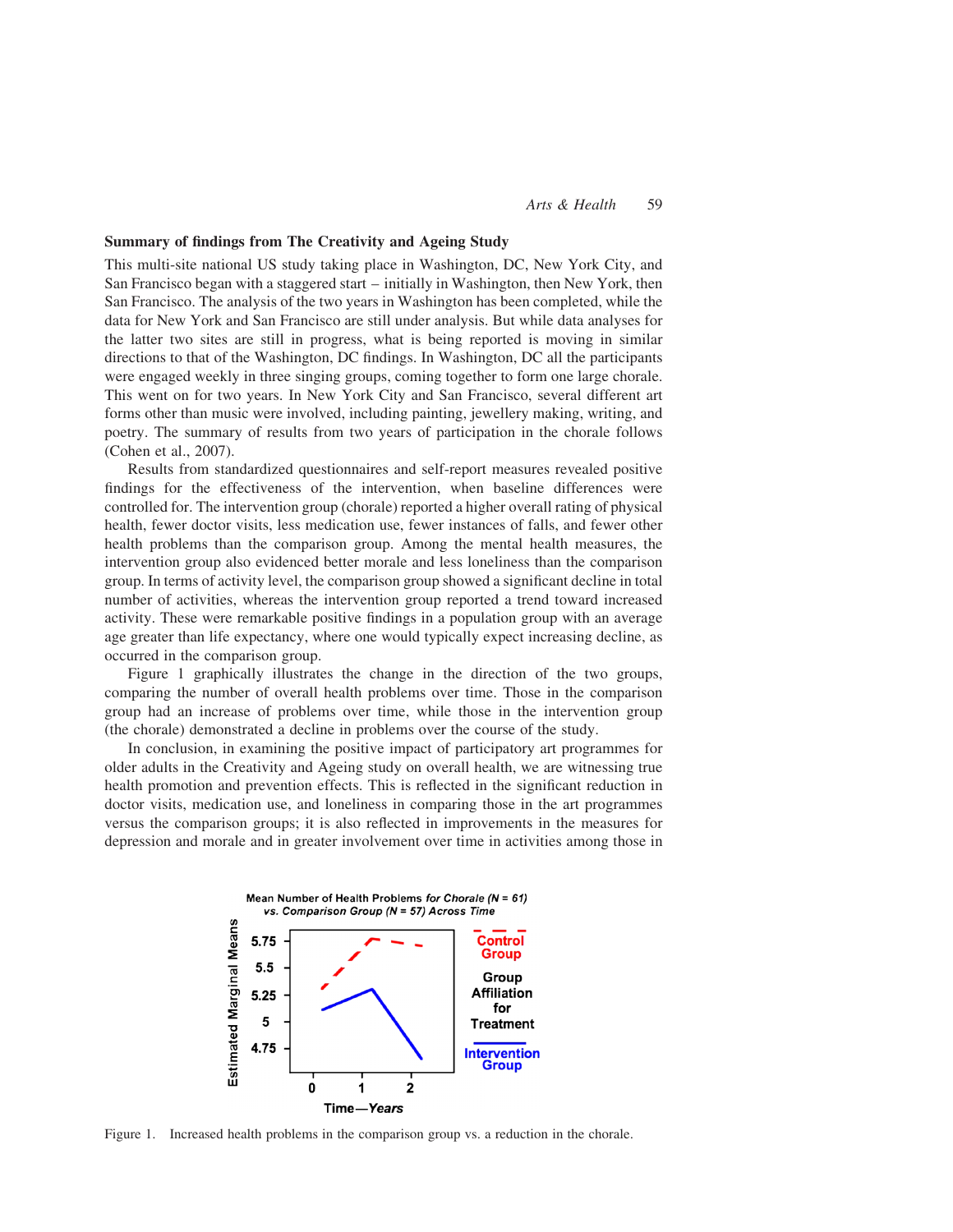the art groups in contrast to those in the comparison groups. Moreover, the actual improvement reported in general health and the sustained level of involvement in overall activities two years into the study among subjects with an average age greater than life expectancy reflects a reduction in risk factors driving the need for long-term care. This improvement came through continuing involvement in a high-quality participatory art programme – in this case, in an ongoing chorale directed by a professional conductor.

#### Results from the Creativity and Ageing Study pointing to societal cost savings

Apart from the remarkable findings in actual improvement in a group with an age greater than life expectancy, the cost savings ramifications are comparably noteworthy. Medication usage was being monitored in the study a year before Medicare D in America went into effect. Medicare is essentially national health insurance for those aged 65 and older in America. Medicare D is a new part of the coverage that now includes reimbursement for prescription medicine. Medicare data reveal that in 2007, the average benefit per enrolee was \$1575 for the year; the total Medicare expenditures for medications in 2007 was \$48.6 billion.

The comparison group reported fewer medications than the intervention group at baseline, while by the two-year follow-up the comparison group was reporting more medication use than the intervention group (chorale). These were significant differences. To illustrate the potential magnitude of savings due to less medication utilized by older adults in art programmes – specifically here in a chorale – compared to those not in art programmes or a chorale, consider the impact of even a miniscule amount of cost savings on a daily basis. The results in this study point to more than miniscule savings. As an example of a miniscule daily amount of savings, consider a saving of 8 cents a day. If one multiplies that 8 cents by the 365 days in a year, and in turn multiplies this figure by the 36.3 million individuals eligible for Medicare D in America, then the estimated savings would be over a billion dollars a year in the Medicare D eligible population group; a dollar-a-day savings for that group would be approximately \$13 billion a year.

Regarding doctor visits, Medicare data reveal physician fees on an outpatient visit to have cost Medicare \$58.7 billion in 2007. Average benefits for Medicare enrolees outside the hospital averaged \$4573 per individual in 2007.

In the Creativity & Ageing Study, mean values suggest a decrease in total number of doctor visits from baseline to first follow-up for the intervention group (chorale) with an increase in total number of doctor visits for the comparison group during the same time. Both groups evidenced an increase in doctor visits from first to second follow-up, with the comparison group reporting, on average, two additional doctor's visits than the intervention group.

Meanwhile, The Centers for Medicaid and Medicare in the US revealed the following payments that Medicare makes for different types of office visits; they reflect the national average, where there are different amounts depending on where one lives:<sup>6</sup>

- a new office visit: \$36.18;
- . an office visit for an established patient/10 minutes: \$37.33;
- . an office visit/established patient/15 minutes: \$59.80.

Most visits would be established patient visits, and if one averaged the 10- and 15-minute visits, it would come to \$48.57 per visit. In The Creativity  $\&$  Ageing Study, comparing the chorale to the comparison group for the two years, there were on the average 3.56 more visits in the comparison group than the chorale. Multiplying 3.56 visits by an average cost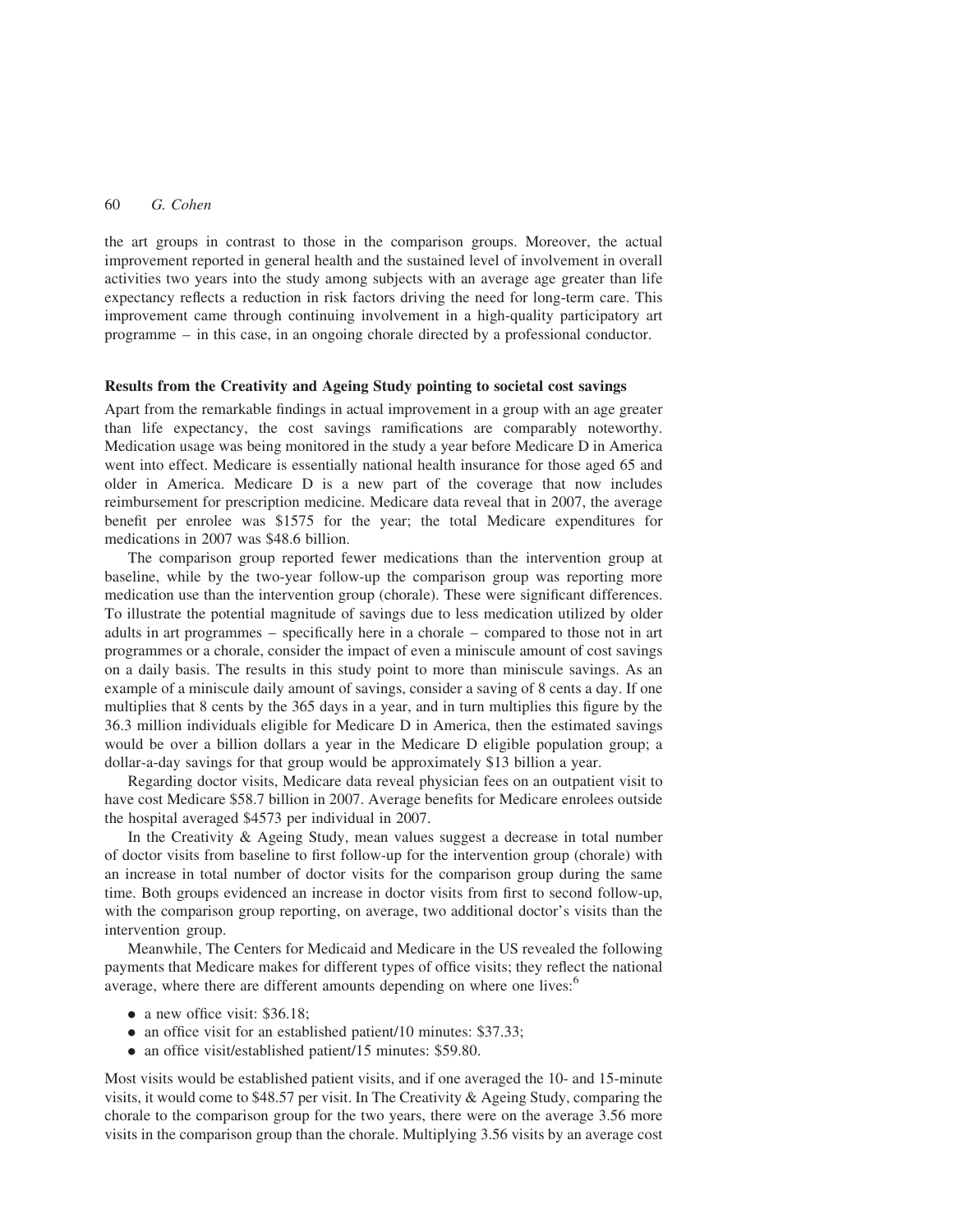of \$48.57 per visit comes to a savings of \$172.91 a year for a chorale participant. Extrapolating this to the Medicare D-eligible population as whole, the savings would come to an extrapolated savings for the Medicare D population as whole of approximately \$6.3 billion a year.

Clearly, these analyses reflect potentially major cost savings for Medicare, without incurring any apparent Medicare costs in the process. They reflect the cost savings impact of tapping into individual potential apart from the cost impact of treating problems. They reflect the cost savings impact of creative engagement that has a positive effect on the health of older adults; in this case the creative engagement is through community-based participatory art programmes, with the specific example here that of ongoing involvement with a professionally conducted chorale. Of course, these analyses reflect outcomes that might occur if all Medicare-eligible older adults participated in the arts, just as all older adults and the public in general are encouraged to be involved in physical exercise. Moreover, this is of course but one study, although the potential magnitude of cost savings with but a small change in medication usage and/or doctor visits in the older population is enormous. Further research is certainly indicated in this highly promising area.

# Dynamics underlying creativity in the second half of life and the mechanisms through which creativity influences health with ageing

What the above review reflects is the depth, breadth, strength, and continuing capacity for creative expression with ageing. It identifies and explains built-in dynamics that influence psychological growth and creative capacity throughout the life cycle, and the interrelationship between them. It then elaborates the varied underlying mechanisms through which creative engagement has a positive effect on health promotion and coping with illness. Social, psychological, and neurobiological factors are all involved, and a new state of the art in brain and behavioural science clarifies the underpinnings of how our mind, brain, and body work together in the second half of life to help maintain, promote, and restore health. A biopsychosocial model with attention to a psychoneuroimmunologic feedback loop is presented to improve our understanding of how active involvement in participatory art programmes can enable older adults to improve their health. The multiple underlying mechanisms of action that are discussed demonstrate why positive changes occur because of ageing, not despite it, and in the process how involvement with the arts mobilizes many of these mechanisms in the service of health with ageing. The outcome is not only the betterment of the health of older individuals, but the consequent cost savings benefit for society as well.

#### **Notes**

- 1. The Hawthorne effect is the alteration of behaviour by the subjects of a study due to their awareness of being observed. Some view it like a behavioural placebo effect.
- 2. http://www.newhorizonsmusic.org/
- 3. Wikipedia http://en.wikipedia.org/wiki/Vladimir\_Horowitz
- 4. http://www.who.int/about/definition/en/print.html
- 5. The study has had a mix of federal and private sector sponsors: National Endowment For The Arts (NEA), the lead sponsor; Center for Mental Health Services, SAMHSA, DHHS; National Institute of Mental Health (NIMH), NIH; AARP/National Retired Teachers Association; Stella and Charles Guttman Foundation, NYC; International Foundation for Music Research.
- 6. www.cms.hhs.gov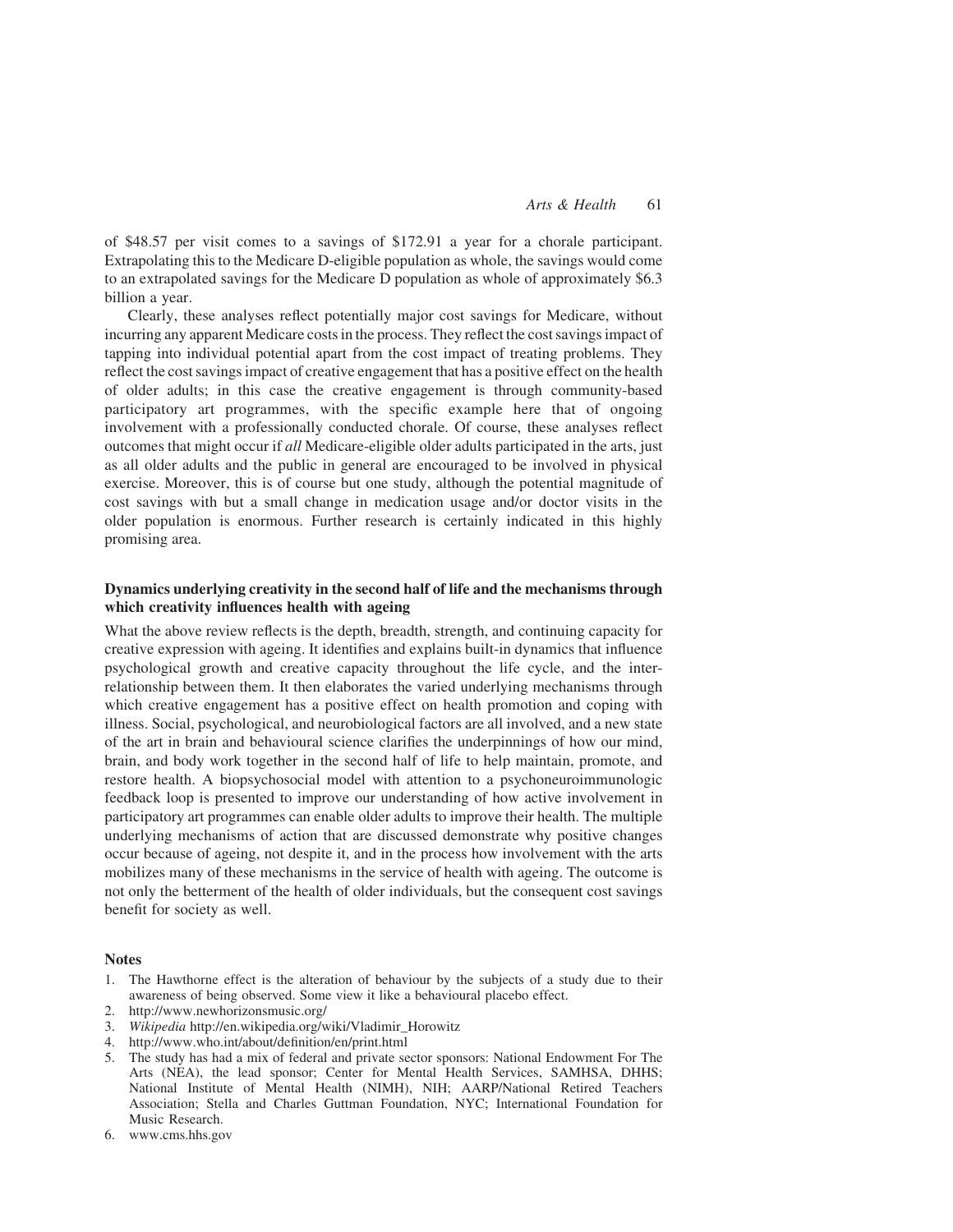#### References

Andreasen, N.C. (2005). The creating brain. Washington, DC: Dana Press.

- Avlund, K., Damsgaard, M.T., & Holstein, E.E. (1998). Social relations and mortality: An 11-year follow-up study of 70-year-old men and women in Denmark. Social Science & Medicine, 47,  $635 - 643$ .
- Bennett, K.M. (2002). Low level social engagement as a precursor of mortality among people in later life. Age and Ageing, 3, 165-168.
- Cabeza, R. (2002). Hemispheric asymmetry reduction in older adults: The HAROLD model. Psychology and Aging,  $17(1)$ ,  $85-100$ .
- Cabeza, R., Anderson, N.D., Locantore, J.K., & McIntosh, A.R. (2002). Aging gracefully: Compensatory brain activity in high-performing older adults. *NeuroImage*, 17(3), 1394–1402.
- Csíkszentmihályi, M. (1990). Flow: The psychology of optimal experience. New York: Harper and Row.
- Coe, C.L., & Lubach, G.R. (2003). Critical periods of special health relevance for psychoneuroimmunology. Brain, Behavior, and Immunity, 17(1), 3–12.
- Cohen, G.D. (1988). The brain in human aging. New York: Springer Publishing Company.
- Cohen, G.D. (1991). The course of unfulfilled dreams and unfinished business with aging. American Journal of Geriatric Psychiatry, 9, 1, Winter.
- Cohen, G.D. (2000). The creative age: Awakening human potential in the second half of life. New York: Avon Books.
- Cohen, G.D. (2004). United the heart and mind: Human development in the second half of life. San Francisco: American Society on Aging Mind Alert Publication.
- Cohen, G.D. (2005). The mature mind: The positive power of the aging brain. New York: Basic Books.
- Cohen, G.D. (2006). Research on creativity and aging: The positive impact of the arts on health and illness. Generations,  $30(1)$ ,  $7-15$ .
- Cohen, G.D., Perlstein, S., Chapline, J., Kelly, J., Firth, K., & Simmens, S. (2006). The impact of professionally conducted cultural programs on the physical health, mental health, and social functioning of older adults. The Gerontologist, 46(6), 726-734.
- Cohen, G.D., Perlstein, S., Chapline, J., Kelly, J., Firth, K., & Simmens, S. (2007). The impact of professionally conducted cultural programs on the physical health, mental health, and social functioning of older adults – 2-year results. Journal of Aging, Humanities and the Arts,  $I(1-2)$ ,  $5 - 22.$
- Cutter, G., & Aban, I. (2008). Rules of evidence for clinical trials: the science of finding the truth? Annals of the New York Academy of Science, 1132, 233-237.
- Gardner, H. (1993). Creating minds. New York: Basic Books.
- Glass, T.A., de Leon, C.M., Marottoli, R.A., & Berkman, L.F. (1999). Population based study of social and productive activities as predictors of survival among elderly Americans. British Medical Journal, 319, 478– 483.
- Hartigan, L.R. (Ed.). (1990). Made with passion: The Hemphill folk art collection. Washington, DC: Smithsonian Institution Press.
- Jackson, S., & Scambler, G. (2007). Perceptions of evidence-based medicine: Traditional acupuncturists in the UK and resistance to biomedical modes of evaluation. Sociology of Health & Illness, 29(3), 412– 429.
- Kiecolt-Glaser, J.K., McGuire, L., Robles, T.F., & Glaser, R. (2002). Emotions, morbidity, and mortality: New perspectives from psychoneuroimmunology. Annual Review of Psychology, 53,  $83 - 107$ .
- Kolb, B., & Whishaw, I.Q. (1998). Brain plasticity and behavior. Annual Review of Psychology, 49,  $43 - 64.$
- Kramer, A.F., Bherer, L., Colcombe, S.J., Dong, W., & Greenough, W.T. (2004). Environmental influences on cognitive and brain plasticity during aging. Journal of Gerontology: Medical Sciences, 59A(9), 940-957.

LeDoux, J. (2002). Synaptic self: How our brains become who we are. New York: Viking.

- Livingston, J., & Beardsley, J. (Eds.). (1982). Black folk art in America. Jackson, MI: University of Mississippi Press.
- Lutgendorf, S.K., & Costanzo, E.S. (2003). Psychoneuroimmunology and health psychology: An integrative model. Brain, Behavior and Immunity, 17(4), 225–232.